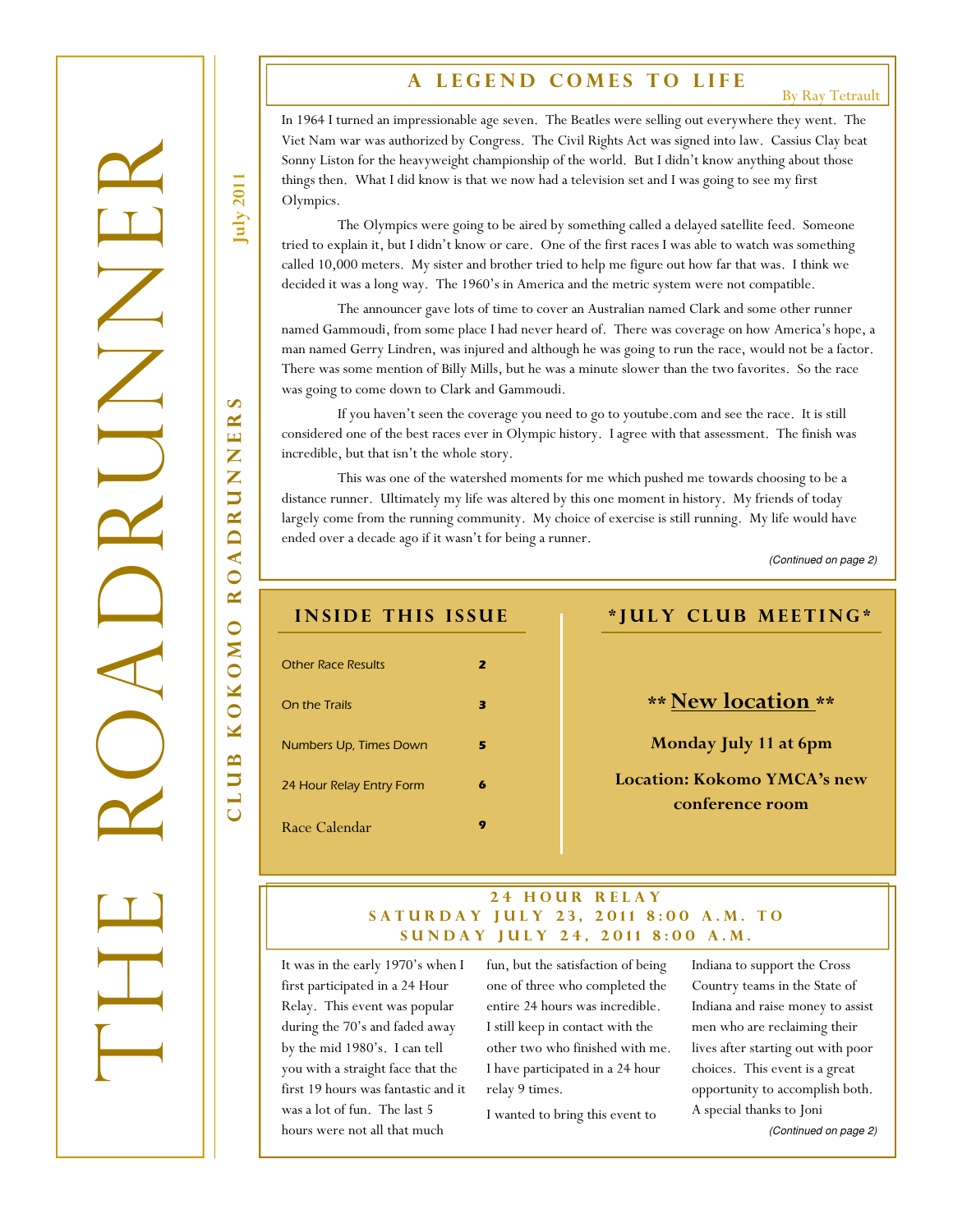### A LEGEND COMES TO LIFE (CONTINUED)

 I was invited by Dana Neer to come to Culver Running Camp for a day. When he said Billy Mills was going to be there I was reminded of that evening long ago watching him come back to win the 10,000 meters. My childhood hero was going to come to life all these years later. The best part was being asked to take Billy Mills back to the airport. What a privilege I was given to spend three hours alone with him asking him questions, hearing his stories, and beginning to understand his heartbeat.

 I laughed as he told me with his bright eyes twinkling, how he was considering quitting the race with four laps to go. Hey, I have felt like that before!

 I understood when he tells me he regrets never breaking 4 minutes for a one mile race. (The major difference is that he could have done it, and I couldn't)!

 I agreed when he said that a woman appreciated him the most as we all sat outside was a sacred gift to man.

 I had my heart stirred as we entered into a conversation about God. While he may not be comfortable with the fundamental Christian position, he is comfortable speaking about Jesus and our common God.

 We reminisced about some of our common friends and the runners we both respect and admire. Billy is 73 years old, going on about 16 years in enthusiasm, but well over 150 years in wisdom. I listened as he talked about his family and we both shared our hopes for the last years of our life; finishing a race well isn't as important as finishing a life well.

 There are so many thoughts he invoked inside me during the short time we had together at Culver Running Camp. I

by the lake asking him questions. The questions asked by the runners were thoughtful; the answers by Billy were astute. It would be impossible to share in one short newsletter article everything that took place.

 Billy Mills is far more interested in being a role model for people today than in being a hero of yesterday. He is intense about living his life in a way that honors God, respects his family, and leads his friends. In our culture of "Me", Billy is as refreshing a person as you will ever meet.

 My gratitude goes to Kyle Walsh for giving me the privilege of taking his friend, Billy Mills, to the airport; also to Dana Neer for inviting me to Culver for camp. What a wonderful family my running community is in Kokomo. Adding Billy to the family is just another blessing in a world full of blessings.

## 24 HR RELAY (CONTINUED)

McCracken and Western Schools for helping get this event off the ground. Our hope is for this to grow large enough for Masters Teams, High School Teams and Open Teams. This year we are having all open teams. This year we are giving medals to everyone who finishes the 24 Hour Relay and awards for the top two teams.

Each team is allowed to have a maximum of ten runners. Each leg of the relay is one mile. The first runner hands the baton to the second runner who hands off to the third runner, etc. with the tenth runner handing off to runner number one. If a runner does not run his mile he is done for the remainder of the relay. The order of runners cannot be changed once the event has started or the team is disqualified.

If you get a team together you will need to email me at runforfun@email.com and I will send the registration and sponsor forms. Get to work raising money for your favorite school. There is also a letter you can email to all your friends and family to raise money for your school's cross country program.

You don't want to miss out on this one of a kind event! So get busy and get your teams together. A special note: every runner doesn't have to be from the same school to be on a team. Find your favorite people to run with and get your team ready to go! See you at the starting line!

Ray Tetrault See Page 6 for Entry Form

# OTHER RACE **RESULTS**

### Indy Mini-Marathon

10323: Tina Dixon 2:06:40 14762: Mary Miller 2:19:04 16716: Steve Williams 2:25:14

Rock 'n' Roll Half Marathon San Diego, California

6339: Vince Lorenz 2:13:59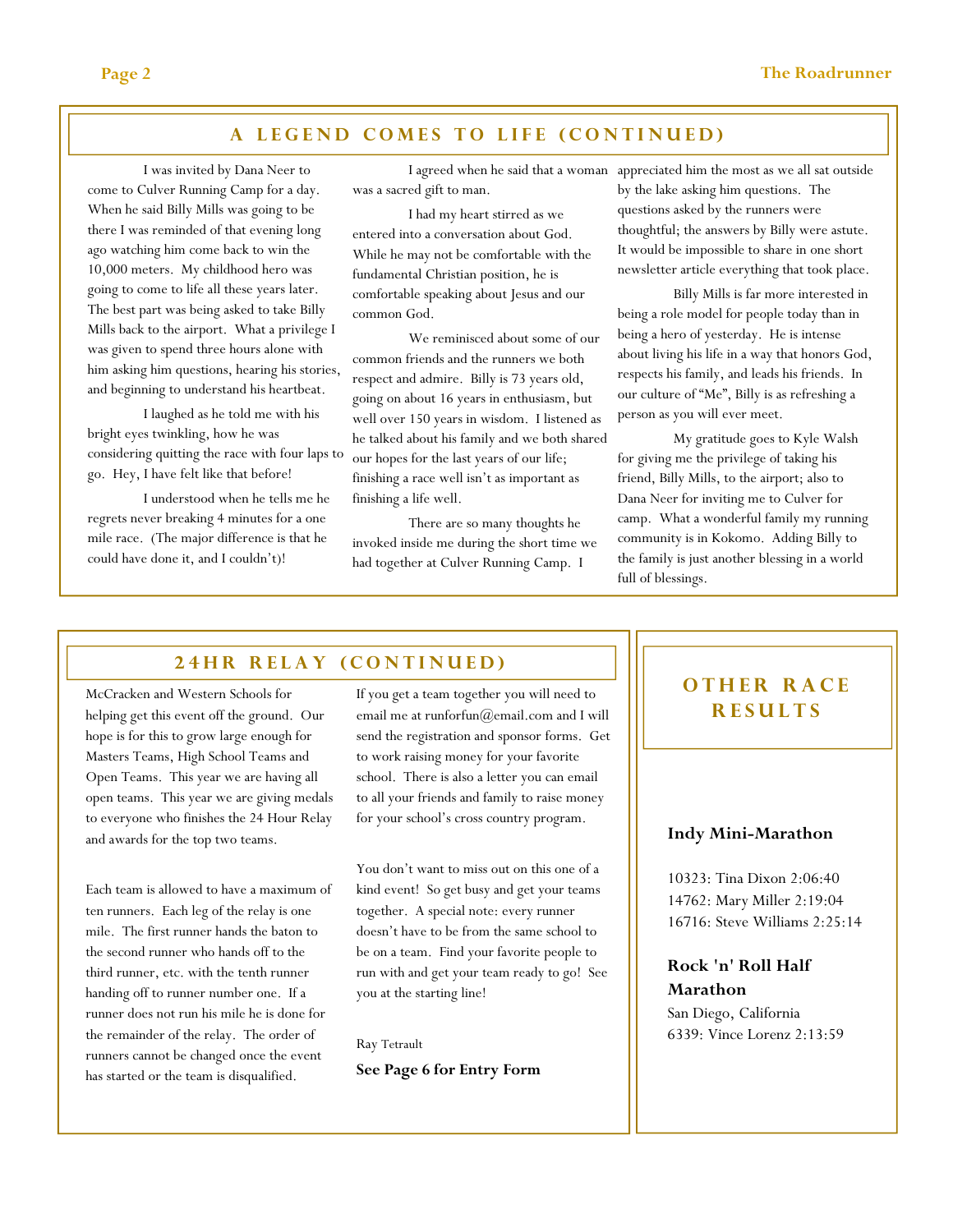### ON THE TRAILS

In early 2001 as an officer of Club Kokomo, I was invited by Indy resident, Richard Vonnegut to attend a trails planning meeting in the office of then City Council Representative, Cindy Dunlap. Richard called and told me Indian Trails Fund, Inc. and the Hoosier Rails to Trails Council had recently railbanked and purchased an overgrown and abandoned railroad right of way that would become known as the Nickel Plate Trail. He shared it was critical this trail be linked to the 80,000 residents of Kokomo and Howard County. At that small meeting a dream and a vision was shared with great passion. Richard did the same thing in Peru, Bunker Hill, Rochester, and other communities around the state. His dream mostly fell on deaf ears and many shouted "not in my back yard" but a few seeds landed on some especially fertile soil. In Miami County there was very vocal opposition by a few adjacent farmers who did not want a linear park in their back yard, in both Miami and Howard County there was mostly disinterest on the part of elected officials and policy makers.

Somehow, with the help of some incredibly

talented and dedicated volunteers, the tide has gradually turned with more and more choosing to get on board. The vision remains a better tomorrow, a livable community utilizing active transportation infrastructure to connect people with places for any and every purpose. If you live in Kokomo the improvements are hard not to notice. Mayor Goodnight has embraced this concept as Kokomo has gone from "dying city" status to realistic "hope for the future" in three short years. The complaints about the "tire busting" bumpouts are dying down. Some folks will complain about the new bike lanes and the "ugly" city trail now paved from Markland to Boulevard just west of Home Avenue but others have already embraced the Industrial Heritage Trail as the diamond in the rough it truly is. As a fiscal conservative I welcome the debate on why we are wasting tax dollars in such a manner. Every time I navigate my bike around town or see a young family enjoying a paved trail, I know in my heart these improvements need to happen. And when they do, Kokomo will be recognized around

the state and nation as a community that really gets it.

For those of you who already enjoy the south 13 mile section of the Nickel Plate Trail from Cassville to the Wabash River, a major milestone will soon be celebrated. The long awaited bridge over the Wabash into Peru is scheduled to open around September 1. At that time the trail should also be paved from the Wallick Road Trailhead to Main Street. The Grand Opening Celebration for this signature bridge will be held on Saturday, October 1, in conjunction with the Cole Porter 15K Run & 5K Run/Walk. The Cole Porter races will start at 9 am. Following the race there will be an organized ride that is free to all participants with a formal bridge dedication and ribbon cutting scheduled for Noon so bring the bikes! Visit www.nickelplatetrail.org or

email runckrr@aol.com for more information. It should be quite a day in the Circus City as I hope to see all of you running and riding the roads and trail!

| 7-1 Caroline Glover    |  |  |  |
|------------------------|--|--|--|
| 7-1 Steve Inman        |  |  |  |
| 7-3 Scott Deyoe        |  |  |  |
| 7-4 Phil Leininger     |  |  |  |
| 7-5 Cassandra Hauswald |  |  |  |
| 7-5 Bill Heck          |  |  |  |
| 7-7 Graham Bagwell     |  |  |  |
| 7-7 Kathie Barnett     |  |  |  |
| 7-8 Jordan Lee         |  |  |  |
| 7-8 Cara McKellar      |  |  |  |
| 7-8 Jay Priest         |  |  |  |
| 7-8 Kyle Starich       |  |  |  |
| 7-10 John McGinty      |  |  |  |
| 7-12 Hannah Moore      |  |  |  |
| 7-12 Waverly Neer      |  |  |  |

# **JULY BIRTHDAYS**

7-13 Carla Knapp 7-14 Jerry Lambert 7-16 Helen Brown 7-16 Kelsey Metz 7-17 Vincente Lorenz 7-18 Vinh Lee 7-20 Nicholas Bewley 7-20 Tosha Rogers 7-21 William Jones 7-21 Kim Lee 7-22 Grant Pagington 7-22 Darrell Pennycoff 7-23 Elloit Touloukian 7-23 Taliah Wright 7-24 Ashley Birkhimer

7-24 Justin Taflinger 7-25 Mike Rood 7-25 Kelly Wright 7-27 Ken Austin 7-28 Bethany Neeley 7-28 Brittany Neeley 7-29 Tammy King 7-29 Don Middleton 7-30 Billy Jones 8-1 Chari Deyoe 8-2 Christina Deyoe 8-4 Doug Hollingsworth 8-6 Jan Wall 8-7 Blake Bowman 8-7 Kobi Moore

By Charlie Skoog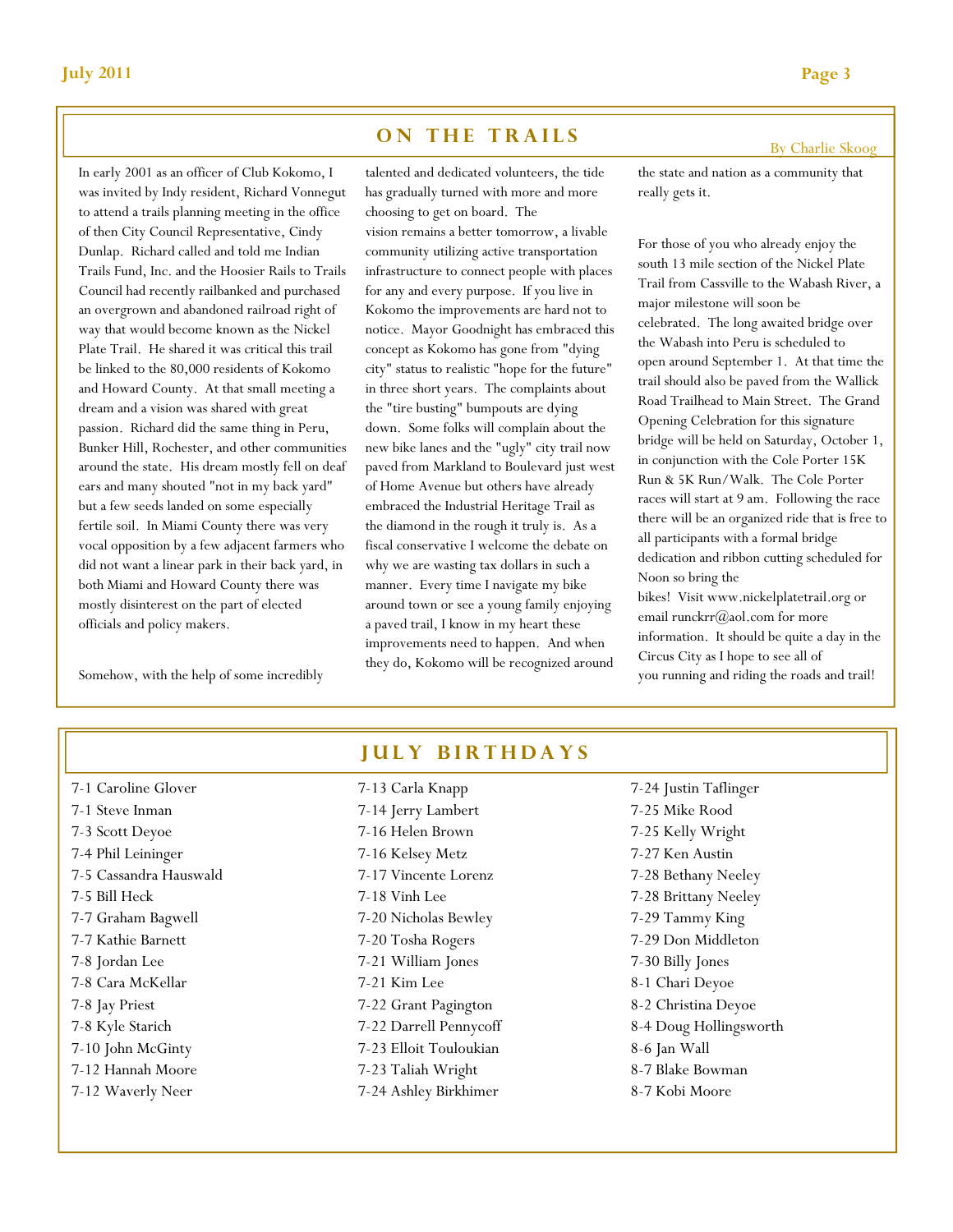### Trojan Trot 5K Run/Walk Saturday, June 04, 2011 Sharpsville, IN

1: Austin Young 16:29 2: Matt Grider 16:53 3: Parker Jones 17:44 4: Chris James 18:08 5: Austin Elliott 18:20 6: Garrett Singer 18:42 7: Christopher Nunan 19:14 8: Chris Lasley 20:31 9: Gary Callahan 21:11 10: Jeremy Breedlove 21:29 11: Hayden Sharp 21:43 12: Eric Mathew 22:02 13: Carly Jones 22:22 1st Female 14: Chad Gaddis, Sr. 22:24 15: Phil Rozzi 22:25 16: Karly Sprouse 22:26 17: Doug Nunan 23:05 18: Art Lauer 23:15 19: Mitch Ramsey 23:39 20: Larry Beard 23:43 21: Israel White 24:07 22: Grant Clark 24:10 23: Joe Clark 24:11 24: Mark Shorter 24:12 25: Earl Strong 24:23 26: Brad Richmond 24:30 27: Chad Gaddis , Jr. 24:37 28: Adam Lyons 24:48 29: Mike Daugherty 24:51 30: Brittiani Gillem 24:57 31: Mike Deardorff 24:59 32: Bill Kirsch 25:00 33: Mark Adams 25:23 34: Melissa Goad 25:28 35: Cameron Colbert 25:30 36: Kim Lee 25:32 37: Michael Graham 25:46 38: Ann Morris 26:26 39: Terry Jones 27:07 40: Paula Kucholick 27:17

41: Anna Rangel 27:25 42: Kathy Murdock 27:30 43: Jerry Meiring 27:47 44: Stan Shuey 28:00 45: Macaiah White 28:56 46: Ricke Stucker 29:16 47: Laurie Ousley 29:17 48: Rhenda Acton 29:26 49: Joyce Pennycoff 29:46 50: Alex Parr 29:57 51: Jerry Fennell 30:10 52: Trevor Ramsey 31:34 53: Robin Cole 31:36 54: Madison Parr 31:40 55: Sam Parr 31:41 56: Marti Sholty 31:42 57: Gary Off 32:28 58: Lauren Jones 32:49 59: Mike Morone 33:30 60: Kathryn Wall 33:41 61: Laura Heflin 34:37 62: Vivki Smith 34:50 63: Jamie Wethington 35:00 64: Robert Cupp 35:17 65: Levi White 37:12 66: Tammi Delph 37:41 67: Amanda Flick 38:23 68: Cindy Perez 39:51 69: Amy Porter 42:12 70: Shelly Colbert 42:32 71: Kristina Sholty 45:30 72: Jennifer Skiles 52:58 Walkers

1: Mary Miller 31:47 1st Female 2: Jordan Diaz 34:08 3: Christopher Sullivan 35:27 4: Jerry Lambert 36:56 5: Heather Diaz 37:20 6: Jim Gross 38:05 7: Tammy Beard 39:04 8: Kathy Snyder 39:09 9: Toney Lorenz 39:26 10: John Mohr 41:00 11: Jill Babcock 41:38

12: Peggy Obermeyer 43:17 31: Charlie Skoog 39:43 13: Marsha Daugherty 43:21 14: Jean Heflin 43:35 15: Mary Rutherford 44:08 16: Robin Michael 44:23 17: Abby VanArsdell 44:30 18: Stacey Jones 45:12 19: Jayne Stucker 46:35 20: Angela Lorenz 46:35

### Norris Insurance 5 Mile Run & 5K Walk Saturday, June 11, 2011 Greentown, IN

1: BJ Needler 26:05 2: Mark Massengill 27:29 3: Scott Colford 28:00 4: Ryan Horner 28:21 5: Parker Jones 28:26 6: Kory Kennedy 29:08 7: Cory Miller 30:58 8: Joshua Hughes 31:18 9: Lewis Duke 31:58 10: Todd Horner 32:45 11: Gary Callahan 34:34 12: Kenny Bennett 35:36 13: Glen Otto 36:15 14: Eric Mathew 36:31 15: John Simpson 36:40 16: Paul Sanders 36:52 17: Jerry Long 37:01 18: Phil Rozzi 37:14 19: Noah Connolly 37:44 20: John Miller 38:04 21: Ken Austin 38:23 22: Jeff Cardwell 38:31 23: Doug Nunan 38:31 24: Nicole Peel 38:36 1st Female 25: Carly Jones 38:44 26: Al Hochgesang 38:49 27: Avery Ewing 38:58 28: Riley Orrell 39:12 29: Larry Emmons 39:25 30: Mark Shorter 39:39

32: Gina Sheets 39:53 33: Earl Strong 40:02 34: Brittiani Gillem 40:05 35: Ann Morris 40:21 36: Bill Barnett 40:25 37: Mike Deardorff 40:36 38: David Emry 40:50 39: Shannon Williams 40:56 40: Connie Gamble 41:01 41: Mark Adams 41:21 42: Kenneth Swinehart 42:01 43: Rosellen Connolly 42:04 44: Billy Jones 42:32 45: Ethan Martin 42:33 46: Ron Metz 42:49 47: Michael Graham 42:59 48: Nikki Frazier 43:03 49: Vernon Keller 43:41 50: John Peters 44:00 51: Tom Everett 44:31 52: David Hughes 44:53 53: Anna Dollens-Rangel 45:01 54: Sam Parr 45:22 55: Lynne Werling 45:40 56: Terry Jones 45:51 57: Jerry Meiring 45:54 58: Kathy Murdock 46:16 59: Brady White 46:56 60: Brandyn Rogers 46:59 61: Ray Tetrault 47:22 62: Cara McKeller 47:31 63: Stan Shuey 47:40 64: Robin Tetrault 48:41 65: John Off 49:25 66: Scott Deyoe 49:33 67: Khala Hochstepler 50:11 68: Laura Cook 52:34 69: Robin Cole 52:39 70: Kristin Massengill 52:56 71: Kara Ozmun 54:53

72: Bud Ozmun 54:54 73: Jessica Off 55:26 74: Gradyn Rogers 58:51 75: Ken Huston 58:56 76: Anita Frazier 59:20 77: Sue Keller 1:10:40 78: Annette Duncan 1:15:58 79: Caprice Coop 1:16:04 Norris: Insurance 5K Walk 1: Mary Miller 30:51 1st Female 2: Christopher Sullivan 34:03 3: Jerry Lambert 35:15 4: Jim Schlie 35:24 5: Amanda Pena 35:27 6: Barbara Schlie 35:32 7: Steve Inman 36:24 8: Linda Miller 36:34 9: Toney Lorenz 36:40 10: Jim Gross 37:08 11: Kathy Snyder 38:19 12: Lisa Wolfgang 39:49 13: Raye Jean Swinehart 39:55 14: Jane Inman 39:58 15: John Mohr 40:00 16: Richard Kerkof 40:01 17: Jan Wau 43:08 18: Theresa Blackburn  $42.45$ 19: Robin Michael 44:02 20: Mary Lou Rutherford 45:21 21: Leslie Connolly 48:16 22: Faith Madison 50:08 23: Rick Spencer 50:08 Norris: Insurance Fun Run 1: Sean Simpson 8:44 2: Molly Connolly 9:01 3: Jake Simpson 9:01

- 4: Reid Hochstedler 10:57
- 5: Ryan Simpson 10:58

# RACE RESULTS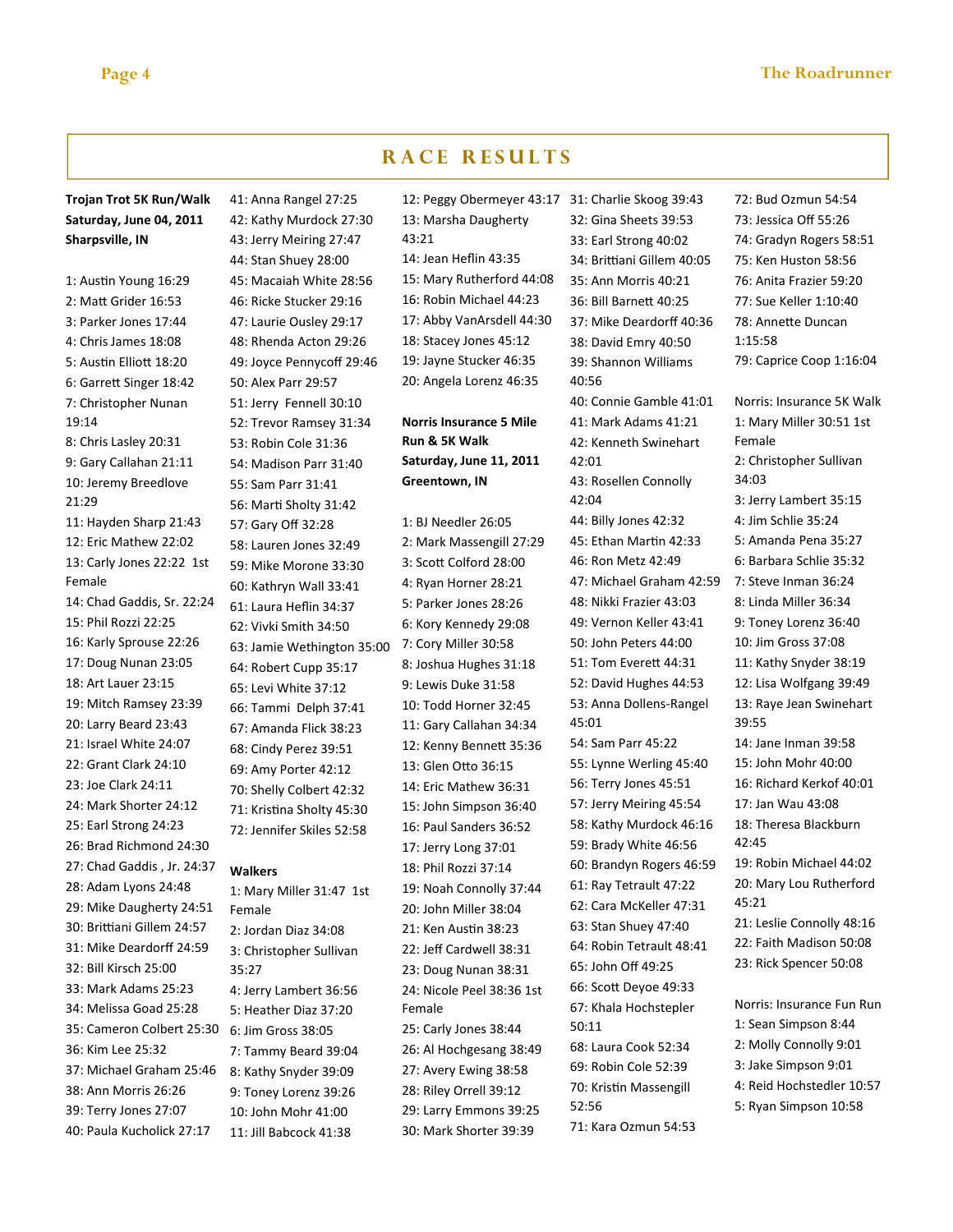# NUMBERS UP, TIMES DOWN AT MIRACLE MILE By C. Skoog

You never know who or how many will show up for the Wednesday evening Miracle Mile in Highland Park but lately it's been a crowd. Many in that crowd seem intent on getting faster! For those new to the club, the Jackie Sanders Miracle Mile takes place at 6 pm each Wed. It's a free run and/or walk and the times are recorded and published in the Kokomo Tribune as well as this newsletter. On June 29 the Western Lady Harriers were out in force and Krissy Durr ran 6:12 tying Brittiani Gillem's women's course record. That same evening, nine year old Brayden York had a personal best 7:48, seventy-something, Ken Huston

ran a post surgery best 9:55 and venerable Milt Brown took almost a minute off his previous weeks time. Bryan Phillips remains the course record holder at 4:36 but lately Kory Kennedy has inched down into the high 4:40's. Kory's mom, Cara McKellar was a sprinter in high school and still holds the Northwestern Tigers 200 meter record. On June 22, Cara was super excited to set another personal standard when she blasted thru the 8:00 barrier with a 7:55. That evening the mile was won by, not Parker Jones, but his dad Terry, a perfect example of how

walking and running can reshape a life. A week earlier another exsprinter, Paul Wyman, smashed the 6:00 barrier with a 5:52. Paul was chased and paced by our Amish runner Glen Otto, who clocked a 5:50. Glenn seems to float when he runs and his love of running is contagious. We invite you to come out this summer and catch the fever! Many thanks to the Miracle Mile scoring crew, Diana Brown, Dan Coughlin, Janie Reed, and Robin Cole who cools and slices the watermelon.



# INSPIRATIONAL THOUGHT FOR THE MONTH

# Encouragement, warning, and hope….all in one verse.

James 1:12 "God blesses those who patiently endure testing and temptation. Afterward they will receive the crown of life that God has promised to those who love him" (New Living Translation)

-May God bless you today

Steve-o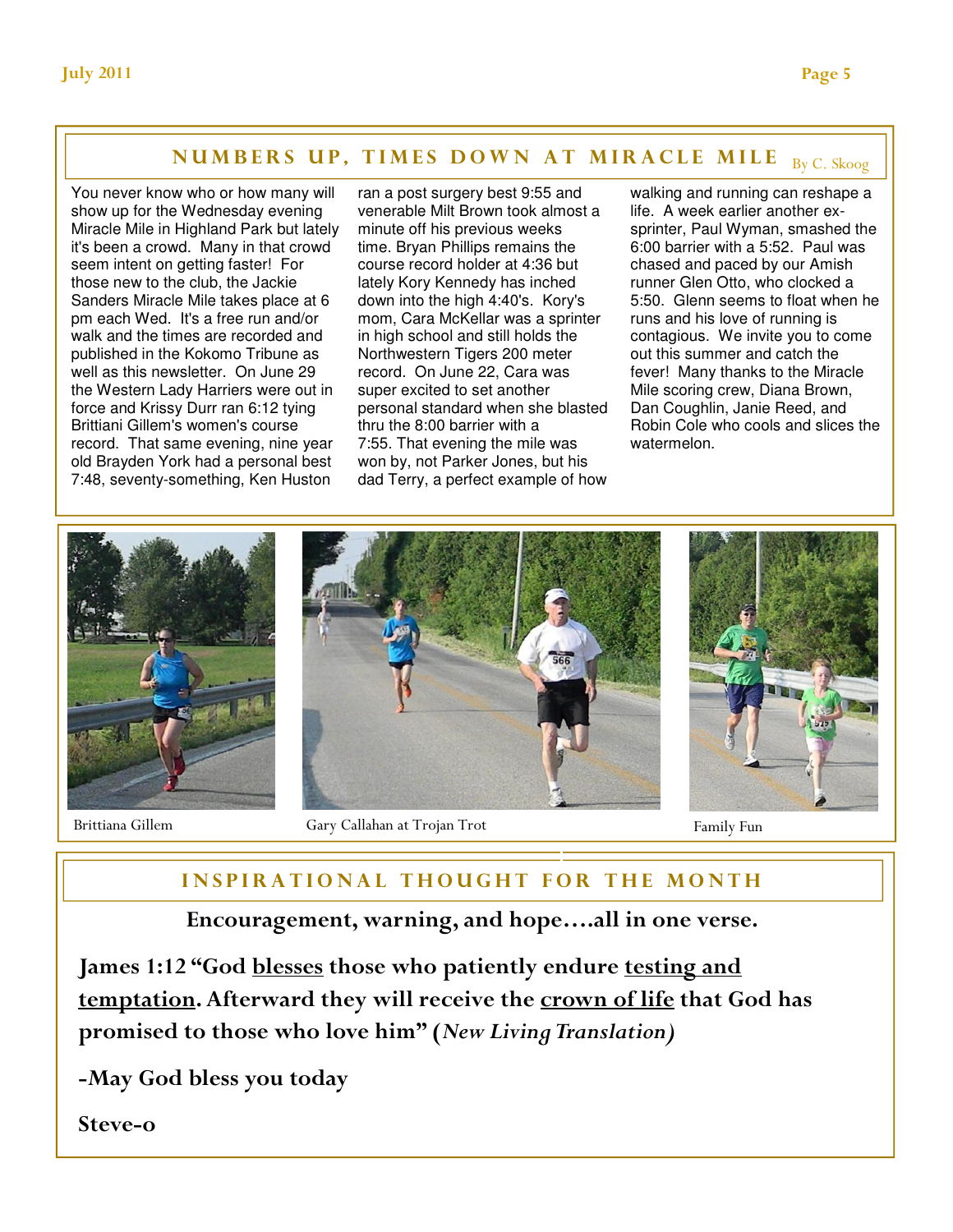# 24 Hour Relay Registration Form for Each Participant

I know that running and participating in a 24 Hour Relay is a potentially hazardous activity. I should never enter or participate in the 24 Hour Relay unless I am medically able and properly trained. I agree to abide by any decision of a race official relative to my ability to safely complete the run or walk. I assume all risks associated with participating in the 24 Hour Relay including, but not limited to falls, contact with other participants, the effects of weather, including high heat and /or humidity, the conditions of the track, all such risks being known and appreciated by me. I grant permission to the 24 Hour Relay Organizers to use any photographs, motion pictures, recordings, or any other record of this event for any legitimate purpose. Having read this waiver and knowing these facts, and in consideration of your acceptance of my participation in the 24 Hour Relay, I, for myself and anyone entitled to act on my behalf, waive and release the 24 Hour Relay Organizers and all sponsors, their representatives and successors from all claims or liabilities of any kind arising out of my participation in the 24 Hour Relay even though that liability may arise out of negligence on the part of the persons named in this

waiver.

| Signature of participant 18 Years or Older                                                             | Date          |  |
|--------------------------------------------------------------------------------------------------------|---------------|--|
| Signature of Guardian if under 18 Years of Age                                                         | Date          |  |
| the control of the control of the control of the control of the control of the control of<br>Team Name |               |  |
| Print Name                                                                                             | Phone         |  |
| Address                                                                                                | Email Address |  |
|                                                                                                        |               |  |

Emergency Contact: Name and Phone Number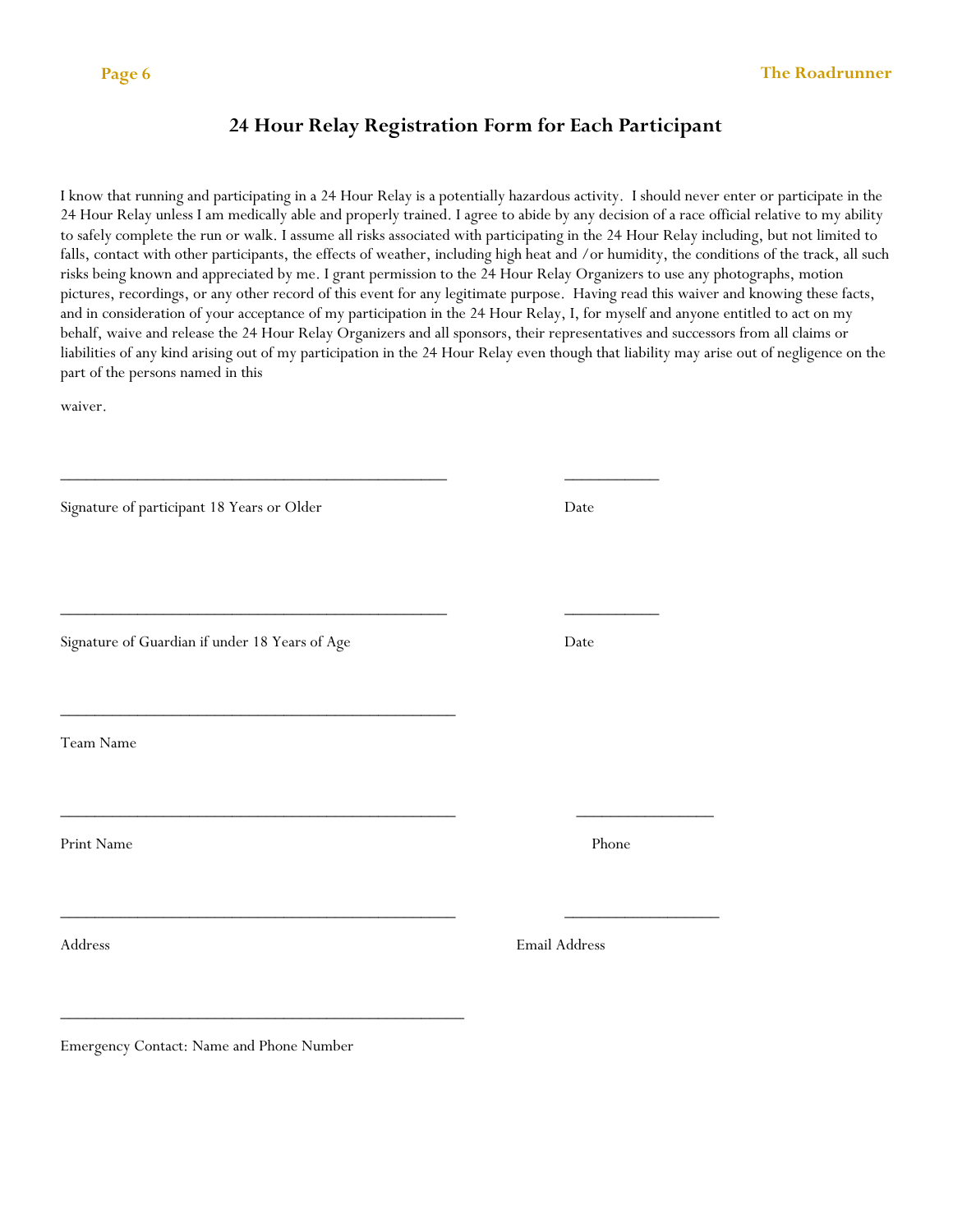# **MIRACLE MILE RESULTS**

### Jackie Sanders Miracle Mile Wednesday, June 1, 2011 Highland Park Walk/Bike Path

1. Parker Jones 5:33 2. Naeem Mitha 5:46 3. Paul Sanders 6:17 4. Jeff Hauswald 6:46 5. Charlie Skoog 7:57 6. Ray Tetrault 8:05 7. Cara McKellar 8:16 8. Brayden York 8:25 9. Kathy Murdoch 8:25 10. Terry Jones 8:57 11. Bruce Savage 9:19 12. Kathryn Wall 9:27 13. Robin Cole 9:36 14. Joe Yeagle 9:37 15. Ken Huston 10:03 16. Bob Longwith 10:10 17. Jerry Leach 12:46 18. Carol Savage 14:01 19. Cathy Longwith 15:32 20. Vicki Boles 18:53 21. Hayden Boruff 18:54 22. Cole Boruff 18:54 23. Brianne Boruff 18:54

### Jackie Sanders Miracle Mile Wednesday, June 8, 2011 Highland Park Walk/Bike Path

1. Kory Kennedy 4:50 2. Jordan Ouseley 5:48 3. Katie Singer 7:24 4. Mike Schoenradt 7:47 5. Marty Foye 7:50 6. Parker Jones 7:59 7. Terry Jones 8:10 8. Cara McKellar 8:22 9. Kathy Murdoch 8:53 10. Ally Purvis 9:23 11. Bruce Savage 9:29 12. Amber Longwith 9:53 13. Ashley Jess 10:02 14. K'mia Bontrager 10:05 15. Mackenzie Foye 10:16 16. Ken Huston 10:22 17. Melanie Bozard 10:42 18. Ron Metz 10:42 19. Lauren Jones 10:54 20. Deani Purvis 11:09

21. Lisa Metz 11:20 22. Tony Lorenz 11:43 23. Judy Parks 13:15 24. Angie Lorenz 13:45 25. Carol Savage 13:54 26. Lisa DeLeon 17:02 27. Gene DeLeon 17:05

### Jackie Sanders Miracle Mile Wednesday, June 15, 2011 Highland Park Walk/Bike Path

1. Kory Kennedy 4:49 2. Waylon Coulter 5:15 3. Parker Jones 5:22 4. Matt York 5:39 5. Glenn Otto 5:50 6. Paul Wyman 5:52 7. Wayne Otto 6:36 8. Brent Rasmussen 6:49 9. Brittiani Gillem 6:57 10. Charlie Skoog 7:54 11. Cara McKellar 8:05 12. Ray Tetrault 8:15 13. Lora Campbell 8:19 14. Brayden York 8:23 15. Lisa Hopkins 8:24 16. Ron Bontrager 8:33 17. Kevin Campbell 9:03 18. Bruce Savage 9:13 19. Joe Yeagle 9:16 20. Amber Longwith 9:29 21. Marianne Wilson 9:52 22. Mike Thrasher 10:04 23. Lisa Metz 10:06 24. Melanie Bozard 10:06 25. Bob Longwith 10:07 26. Carly Purvis 10:20 27. Ken Huston 10:21 28. Deani Purvis 10:49 29. Nick Alberts 11:15 30. J. P. Wyman 11:18 31. John Alberts 11:19 32. Doris Campbell 12:37 33. Sophia Wyman 12:54 34. Carol Savage 13:24 35. Jolee Green 14:31 36. Shelly Wyman 14:31 37. Chad Gaddis 14:46 38. Lisa DeLeon 15:38 39. Jake DeLeon 15:49 40. Gene DeLeon 15:49

41. Jane Reid 21:58 42. Diana Brown 21:58 43. Dan Coughlin 21:58

Jackie Sanders Miracle Mile Wednesday, June 22, 2011 Highland Park Walk/Bike Path

1. Terry Jones 7:41 2. Charlie Skoog 7:50 3. Cara McKellar 7:55 4. Taylor Frey 8:15 5. Brayden York 8:20 6. Corey England 8:24 7. Kathy Murdoch 8:25 8. Mike Thrasher 8:46 9. Alex Davis 8:51 10. Bruce Savage 8:58 11. Kelsey Metz 9:04 12. Ron Metz 9:04 13. Amber Longwith 9:24 14. Nikki Frazier 9:25 15. Aidan Frazier 9:27 16. Joseph Packard 9:32 17. Bob Longwith 9:47 18. Kelsey Kennedy 9:55 19. Ken Huston 10:25 20. Lisa Metz 10:43 21. Deani Purvis 11:00 22. Austin Frey 11:02 23. Mike Frey 11:04 24. John Alberts 11:25 25. Nick Alberts 11:26 26. Jerry Leech 12:39 27. Naomi Packard 12:42 28. Virginia Packard 12:42 29. Carol Savage 13:24 30. Jan Wall 14:07 31. Kathy Harbaugh 15:18 32. Deb Frey 15:24 33. Kathy Longwith 15:42 34. John Harbaugh 16:13 35. Anne Wiles 16:58 36. Milt Brown 16:59 37. John Wiles 17:00 38. Jane Reid 18:48 39. Diana Brown 18:48 40 Robin Cole 18:48 42. Dan Coughlin 18:48

Jackie Sanders Miracle Mile Wednesday, June 29, 2011

#### Highland Park Walk/Bike Path

1. Kory Kennedy 4:50 2. Parker Jones 5:26 3. Jordan Ousley 5:41 4. Andrecus Eddington 6:07 5. Krissy Durr 6:12 (New Women's Course Record) 6. Reagan Ritchie 6:27 7. Nikki McCracken 6:46 8. Ken Swinehart 6:49 9. Aidan Frazier 7:22 10. Terry Jones 7:24 11. Luke Tragesser 7:29 12. Charlie Skoog 7:30 13. Steve Wand 7:38 14. Brayden York 7:48 15. Matt York 7:49 16. Rosellen Connolly 8:06 17. Lisa Hopkins 8:13 18. Kathy Murdoch 8:13 19. Faith Mooney 8:20 20. Bruce Savage 8:43 21. Darrell Frazier 8:53 22. Alexis Hopkins 9:04 23. Jessica Hopkins 9:04 24. Bob Longwith 9:37 25. Robin Cole 9:43 26. Melanie Bozard 9:46 27. Ken Huston 9:55 28. Deani Purvis 10:29 29. Amy Heck 11:52 30. Pat Heck 11:52 31. Mark Bozard 12:19 32. Jerry Leech 12:27 33. John Alberts 12:37 34. Nick Alberts 12:37 35. Anita Frazier 12:37 36. Emma Tragesser 12:38 37. David Tucker 13:15 38. Carol Savage 13:26 39. Jania Eddington 13:29 40. Jia Eddington 13:29 41. Jan Wall 13:45 42. Andria Eddington 13:50 43. Kathy Longwith 15:22 44. Ramona Tucker 15:48 45. Milt Brown 16:10 46. Jane Reid 20:23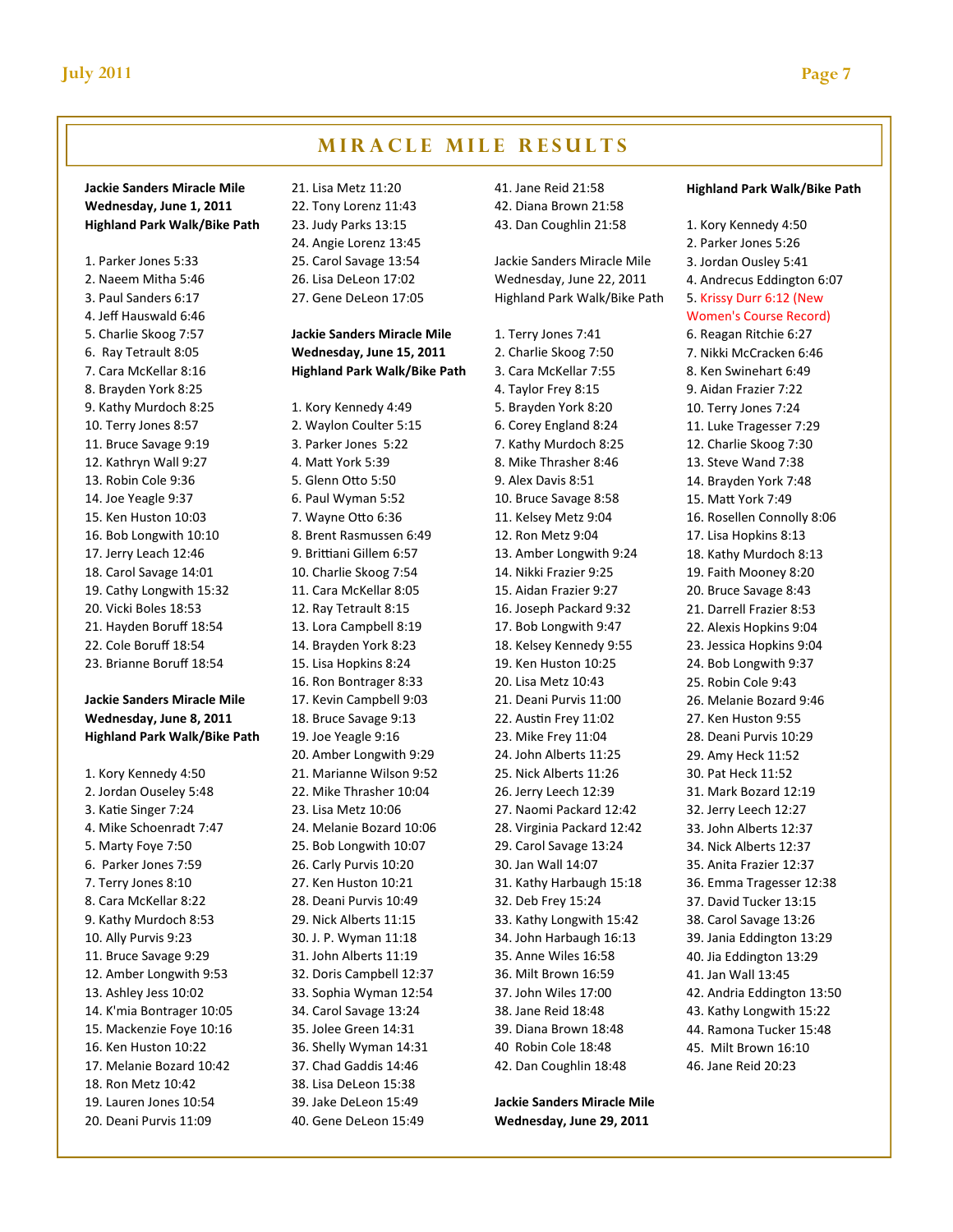Races included are JN Amboy, Old Ben, Sam Costa, Ultimate, Race for Cure, Rock & Roll, Norris JMP 4, Symphony, Trojan Trot, Greentown and any one Ultra, Marathon, Half-Marathon or Volunteer. 10 points are awarded for both the Race for the Cure and

### the Relay for Life.

#### Runners Women

 $0 - 12$ Alexandra Parr 5-95

Madison Parr 5-77 Maya James 1-20 Sophia Wyman 1-20 Kelsey Metz 1-12 Kailee Taflinger 1-10R Kelsey Weber 1-10R Lauren Weber 1-10R Maggie Weber 1-10R Natalie Weber 1-10R

### 13-19

Carly Jones 9-160CR Emily Allen 9-140HCR Christina Deyoe 2-35H Kelsey Kennedy 1-20 Jillian LaDow 1-12 Kayla Reinagle 1-10R

#### 20-24

Brittiani Gillem 6-120H Kathryn Wall 7-110HCR Laura Heflin 7-99R Amber Longwith 2-20R Sarah Lee 1-10R

#### 25-29

Laura Powers 2-40 Jillian Weaver 2-40H Natilee Jones 2-35H Lindsay Thompson 1-20 Rhiannon Thompson 1-20H Amy Baron 1-15

#### 30-34

Melissa Goad 5-95H Adriene Riggle 5-82HR Carla Knapp 4-75H Amanda Fernandes 2-40H Kathleen Bagwell 1-20H Kelly Barker 1-20H Allison Irvin 1-20H Sharon Whelan 1-20 Jennifer Pitner 1-15

#### 35-39

Nikki Frazier 7-140H Jennifer Sinka 5-85H Tina Dixon 4-62HR Michelle Boyd 2-40 Mary Cameron 2-40H Erika James 2-35H Robyn Pagington 1-20H

### 40-44

Heather Weber 5-100H Tami Moore 5-90MH Shelly Wyman 5-77H Carol Savage 4-52HR Gina Sheets 2-40U Patricia Weitzel 3-32CR Kristine Bewley 1-20H Lisa Birkhimer 1-20

Dana Culp 1-20 Stella Rood 1-20H Laura Sheets 1-20H

#### 45-49

Cara McKellar 7-135H Cindy Stone 3-60H Laura Cook 3-42 Kim Anderson 1-20H Joni McCracken 1-20H Lisa Metz 1-15 Carrie Lee 1-10R

#### 50-54

Laurie Ousley 6-120H Anita Upchurch 2-30HC Roxane Burrous 1-20H

#### 55-59

Anna Rangel 12-220HCR Robin Cole 9-116C Robin Tetrault 8-114HR Joyce Pennycoff 7-104HR Vicki Boles 4-65HR Sue Keller 3-28

60-64 Rhenda Acton 5-90 Kathy Murdoch 4-80 Jeanie Townsend 4-65R

65-69 Susan Gerhart 1-20

#### **MEN** 0-12

Keagan James 3-52 Justin Taflinger 3-50R Vinh Lee 2-35 Colby Mims 1-20 Cavan Williams 1-15 Aidan Frazier 1-12

### 13-19

Chad Jr. Gaddis 5-90 Billy Jones 5-80CR Jacob Bradshaw 2-40H Austin Young 2-40H

20-24 Parker Jones 11-190HC Kory Kennedy 8-150H Jordan Ousley 3-44H

25-29 BJ Needler 5-100 Michael Tetrault 1-20H

#### 30-34 Chad Sr. Gaddis 5-100 Billy Cox 5-60C Mark Fernandes 2-35H Andrew Jones 1-20H

35-39

Samuel Parr 8-119 Chris James 5-95 T.A. Weber 6-87HR Sam Grant 4-72H David Reinagle 5-67HCR Tim Taflinger II 3-50HR Matt York 3-49H Chris Frazier 2-35H William Irvin 1-20H Aaron Kirk 1-15

#### 40-44

Scott Colford 7-140 Terry Jones 10-138HC Jay Priest 6-105H David Emry 6-87HR Ron Moore 5-79H Paul Wyman 5-69H Ken Austin 3-42 Steve Williams 2-29H Scott Riggle 2-22R Michael Rood 1-20H Dwight Elliott 1-10 Vern Graves 1-8

### 45-49

Michael Graham 12-195HCR Paul Sanders 6-120H Scott Deyoe 9-118HCR Kim Lee 3-45R Rich Bradshaw 1-20H Dana Neer 1-20H Brian Reinhardt 1-20H Chee Lee Lee 1-10

### 50-54

Eric Mathew 8-130H Phil Rozzi 9-130H Ken Swinehart 10-112HR Ray Tetrault 10-106HR Al Hochgesang 5-62 Kevin Campbell 5-60H Jerry Long 4-59 Kenny Bennett 3-55 Jerry Meiring 5-50 Bruce Savage 5-48HR Doug Hollingsworth 3-45H Byron Bundrent 2-40 William Jones 2-32 Ron Metz 2-26H Scott Hemmeger 1-20H Jeff Cardwell 2-17 Keith McAndrews 1-15

### 55-59

Mark Shorter 11-195HCR Mike Deardorff 8-116H Greg Townsend 6-84R Jeff LaDow 3-44H Earl Strong 2-30 Russ Hovermale 2-23 Michael Campbell 1-20H John Sites 1-20 Dave White 1-20H Joe Yeagle 2-19

Scott Hamilton 1-9

Charlie Skoog 11-175HCR Gary Callahan 6-120 Ricke Stucker 9-99CR Joe Rangel 5-67CR Tom Miklik 3-52H Fred Chew 2-40H Vern Keller 3-39 Bill Menges 3-37H Steve Kilcline 2-30H Steve Wand 2-21 Walter Brown 1-20H Bill Cox 1-10R

60-64

65-59

70-74

75-79

Walkers 25-29

30-34 Amy Irick 2-40

35-39

40-44 Anh Lee 2-40

45-49

50-54

55-59 Jan Wall 4-80 Barbara Hobbs 1-10R

60-64

65-69

Tiffany Parr 4-80

Jean Heflin 8-150R Angie Bowman 2-35H Stacey Jones 1-15

Mary Miller 11-210HR Amanda Pena 10-135HCR Jane Inman 10-134HR Raye Jean Swinehart 9-123HR Jayne Stucker 8-84CR Debbie Riffe 5-66R Kathy Touloukian 1-7

Angela Lorenz 7-130R

Mary Lou Rutherford 9-160CR

Bill Barnett 5-100H David Hughes 5-75C Doug Mankell 4-67

Stan Shuey 8-150C Ken Huston 2-30

Robert Cupp 5-90R Riley Case 1-20

Ashley Taflinger 1-20H

Diana Brown 5-75R

Men 25-29 Vince Lorenz 7-140H

40-44 Brian Allen 10-180HCR

50-54 Steve Inman 6-115 Don Hurd 2-35

55-59 Tim Taflinger 3-50HR Rick Spencer 1-20 Bob Longwith 1-10R

#### 60-64 Toney Lorenz 10-190R Robin Michael 4-60 Melvin Hobbs III 1-10R

65-69 John Mohr 3-60 Jim Burrous 1-20H

70-74 Jerry Lambert 11-200HCR Jim Gross 9-150H Dan Coughlin 3-42R

80+ Milt Brown 1-10R

# **OTHER UPCOMING** R A C E S

### HARVEST **HUSTLE** 5K RUN/WALK

YOUTH ½ MILE

and 400 METER RUN Saturday Aug. 6 8am Flora Community Park Register online:

www.GetMeRegistered.c om

www.carrollcountycomm unitycenter.com For more information

call: 574-967-4449 CCCC, 908 E. Columbia St., Flora

46929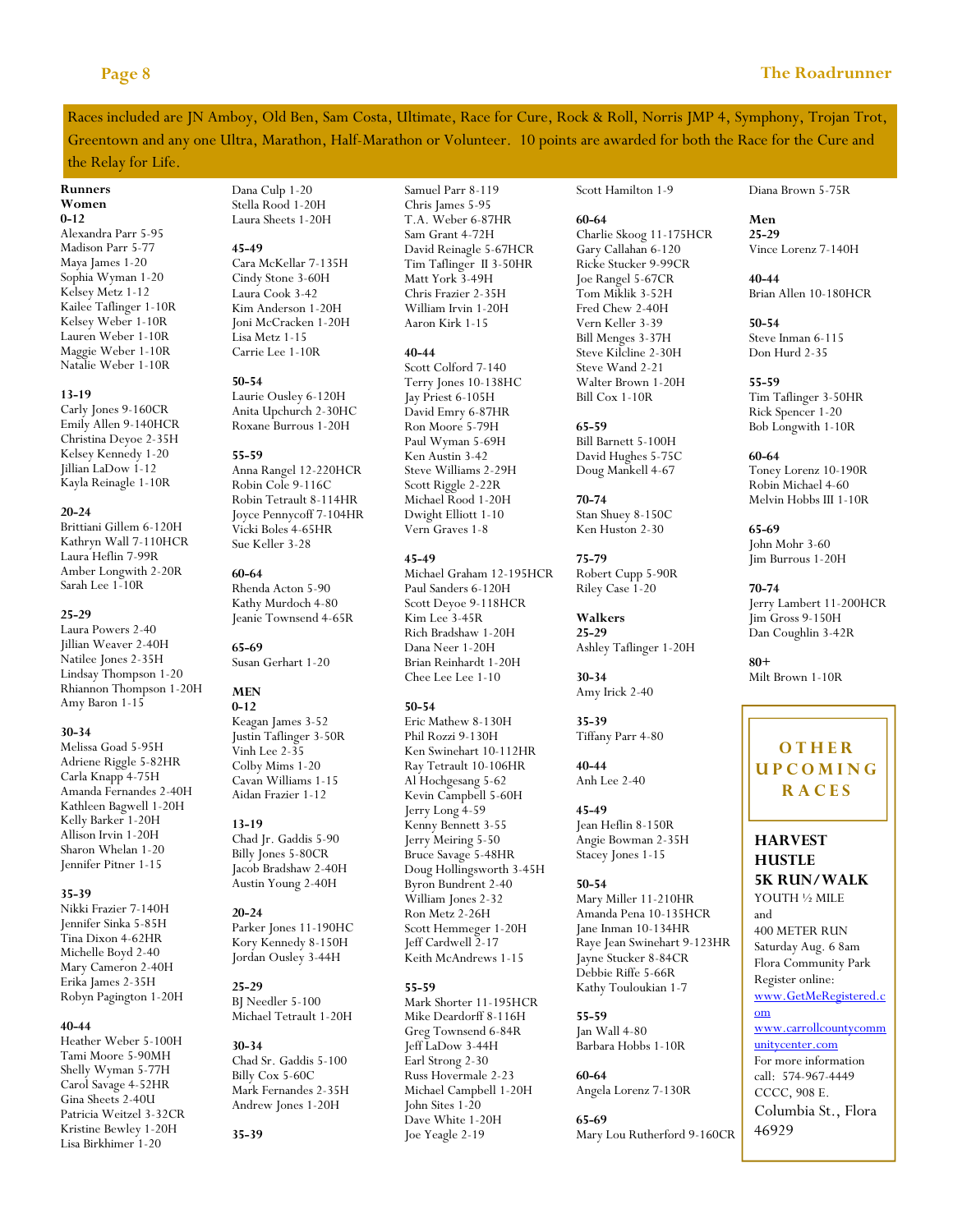### July 2011 Page 9

June 2— July 14 Coyote Kids Location: Jackson Morrow Park Time 6:15 25 and 50 yard Time 6:30 1/4 mile races and up begin URL: http://coyotekids.ckrr.us/

July 9 Race for Grace Time: 8 AM Location: Calvary Presbyterian Church, 7th & Spencer Streets, Logansport, IN Phone: (574) 753-0505

July 16 Panther Prowl 5K Mile Run/Walk - Time: 8 AM Location: Russiaville, IN Contact: Gary Jewell Email: funrunr@sbcglobal.net

July 22 Coyote Kids Awards Night 5-7PM Location: Morning Star Gymnasium

August 06 Norris Insurance 5K Run/ Walk Time: 8 AM Location: Converse, IN Contact: John Norris Website: http://norrisinsurance.com/

August 13 CKRR Age-Graded 4 Mile Run & 5K Walk -

# 2011 CALENDAR

Time: 8 AM Location: Highland Park, Kokomo Contact: Mark Shorter Phone: (765) 455-2283 Email: mshorter13@comcast.net

August 20 CAM Run for Shelter 5K Run and Walk Time: 8 AM Location: Oakbrook Valley, Russiaville, IN Contact: Dana Neer Phone: (765) 252-7030

September 17 4th GNO Time: 5:00 p.m. Location: Downtown Kokomo, IN

September 24 Bee Bumble 5K & 10K Time: 8:00 a.m. Location: Burnettsville, IN URL: http://www.beebumble5k.org/

October 01 Cole Porter 15K Run/ 5K Run/Walk Time: 9:00 AM Location: Circus Building, Peru, IN

October 08 St. Joseph Foundation's Runnin' the Shores 5K Location: Champaign Shores Kokomo, IN Contact: Todd Moser Email: TMoser@stjoseph.stvincent.org

October 29 YMCA Jackolantern Jog 5K Run/Walk Time: 8am Location:YMCA, Kokomo

October 23 Club Kokomo Nickel Plate Trail 8K /3 Mile Walk Time: 2 PM Location: Nickel Plate Trail Head, Peru, IN

November 12 CKRR Charity 5K Run/ Walk Time: 9 AM Location: UAW 292 Union Hall, Alto & Park Roads, Kokomo, IN Contact: Charlie Skoog Phone: (765) 457-2607 Email: runckrr(a)aol.com

November 25 Club Kokomo Cares 5K Run/ Walk Points 20 For Each Finisher Time: 8 AM Location: Rogers Pavillion Highland Park Contact: Ray Tetrault Phone: (765) 854-1393

December 31 CKRR New Year's Eve 5K Run/ Walk Time: 2 PM Location: UAW Local 292 Contact: Joni McCracken Email: joni.renee@att.net

# **JUNE MEETING MINUTES**

Attendance: Patti Weitzel, Charlie Skoog, Kathy Murdoch, Robin Cole, Mark Shorter, Greg Townsend, Dan Coughlin, Diana Brown, Scott Riggle & Milt Brown

Relay for Life— There are still some open time slots.

Haynes — Greg Townsend, Michael Graham & Ricke Stucker need Charity Run — Change to the 12th of November added to the volunteer list. Packet Stuffing is June 29th 7pm location is tbd.

GNO — Suggestion to go with one shirt type instead of two.

Club Meetings — Discussion on where to have club meetings: Suggestion to go with someplace other than restaurant. Charlie will check several places then make decision before July meeting.